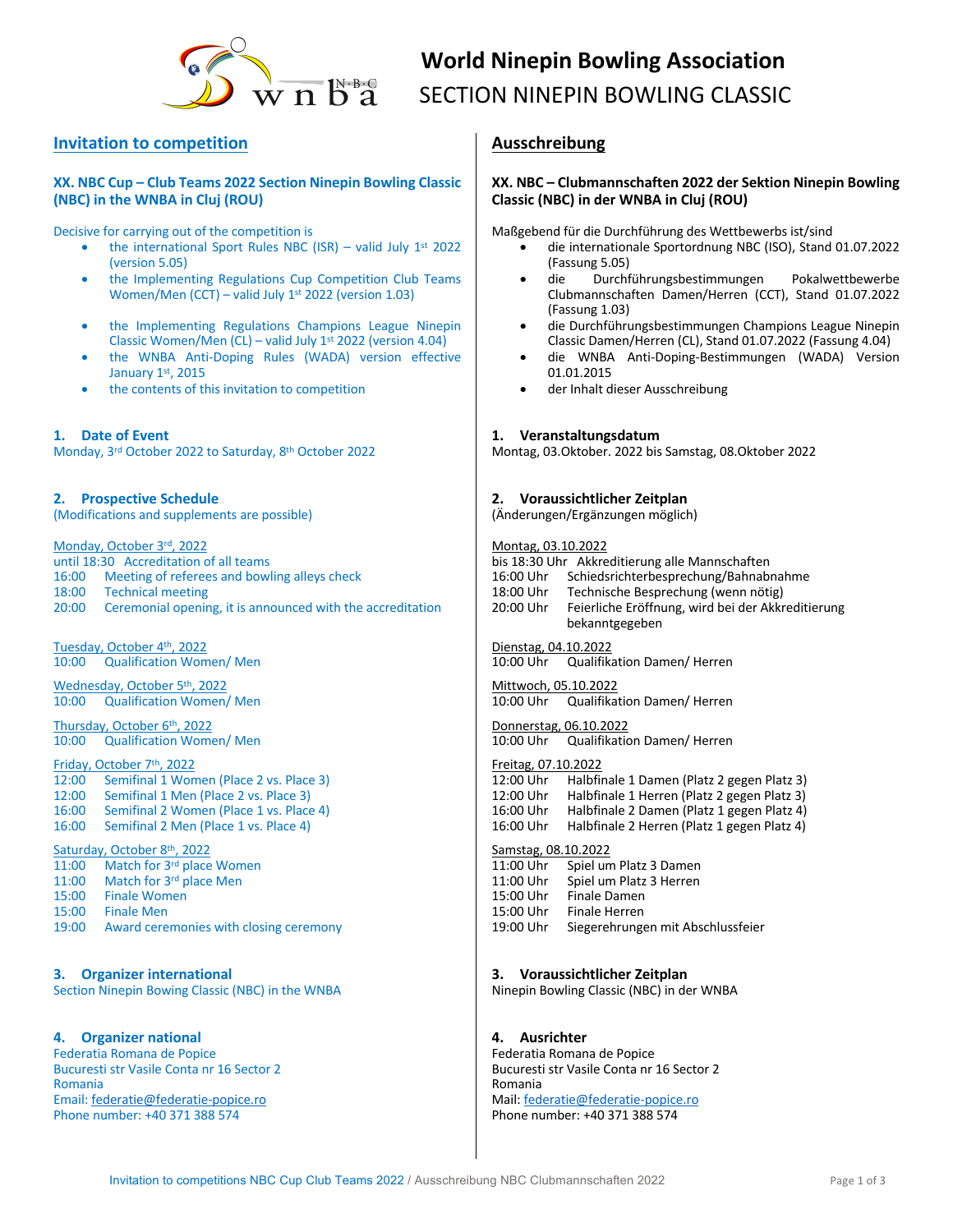

### **5. Organizer**

Clubul Sportiv CFR CLUJ Str. Romulus Vuia nr 23 400 436 Cluj Napoca - Romania Email: blaga\_grigore@yahoo.com Phone number: +40 74 547 77 68 Blaga Grigore +40 74 314 64 01 Bucur Andrei

# **6. Place of the Event**

Baza sportiva Gheorgheni Str. Alexandru Vaida Voievod FN 400 436 Cluj Napoca - Romania Email: marcel.pirvu@yahoo.com Phone number: +40 79 971 48 77 Pirvu Marcel

### **7. Accommodations**

The organizer doesn't make any hotel reservations for teams. The booking of accommodation is exclusively matter of the clubs.

### **8. Technique of bowling alleys**

(changes are possible)

Number of lanes: 1-8<br>Brand of bowling alley: Pauly Brand of bowling alley: Pins: Tornado Plus 10/63 Balls runway: Paulyodur 5/47<br>Balls: Aramith

Pinsetter machines: Ahlborn, KSA 10A 9/19 Aramith

### **9. Referees**

Chief Referee: Substitute Chief Referee: Referees:

**10. Age of the competitors** born in the time before 4th October 2006

### **11. Deadlines / Entry fee**

Registration Form A, Deadline: 20th of July 2022, 24:00 Registration Form B, Deadline: 17th of August 2022, 24:00

Entry fee: 250 EURO<br>Deadline for entry fee: 22<sup>th</sup> Septe 12<sup>th</sup> September 2022, 24:00 Remittance must be made to an account of NBC

VR Bank Bayreuth-Hof BIC: GENODEF1HO1 IBAN: DE35 7806 0896 0009 7393 27

### **12. No right to participation**

a) If the national federation, which has signed in the club team, be in arrears of payable dues, fees or other payments to the WNBA and/or to the NBC or a other - section and/or the entry fee has not remitted on an account of the NBC until to the named deadline. The review is made through the Office of NBC in a given case.

# **World Ninepin Bowling Association**  $\overline{\mathrm{B}}^{\text{N-B-G}}$  SECTION NINEPIN BOWLING CLASSIC

# **5. Organisator**

Clubul Sportiv CFR CLUJ Str. Romulus Vuia nr 23 400 436 Cluj Napoca - Romania Email: blaga\_grigore@yahoo.com Phone number: +40 74 547 77 68 Blaga Grigore +40 74 314 64 01 Bucur Andrei

# **6. Austragungsort**

Baza sportiva Gheorgheni Str. Alexandru Vaida Voievod FN 400 436 Cluj Napoca - Romania Email: marcel.pirvu@yahoo.com Phone number: +40 79 971 48 77 Pirvu Marcel

### **7. Unterkunft**

Der Organisator übernimmt keine Hotelbuchungen für die Mannschaften. Die Buchung obliegt ausschließlich den Klubs selbst.

# **8. Technik der Kegelbahnen**

(Änderungen möglich)

Anzahl der Bahnen: 1-8 Classic-Bahnen: Pauly Kugellaufflächen: Kugeln: Aramith

Kegelstellautomaten: Ahlborn, KSA 10A 9/19 Kegel: Tornado Plus 10/63<br>Kugellaufflächen: Paulyodur 5/47

# **9. Schiedsrichter**

Hauptschiedsrichter: Stellvertretender Hauptschiedsrichter: Schiedsrichter:

### **10. Alter der Teilnehmer**

geboren in der Zeit vor dem 04.10.2006

### **11. Termine / Gebühren**

Meldebogen A, Termin: 20.07.2022, 24.00 Uhr Meldebogen B, Termin: 17.08.2022, 24:00 Uhr

Gebühren: 250 EURO Termin: 12.09.2021, 24.00 Uhr Geldüberweisung auf ein Konto der NBC

VR Bank Bayreuth-Hof BIC: GENODEF1HO1 IBAN: DE35 7806 0896 0009 7393 27

### **12. Kein Teilnahmerecht**

a) Wenn der nationale Verband, der die Clubmannschaft gemeldet hat, Rückstände an fälligen Beiträgen, Gebühren oder sonstigen Zahlungen an die WNBA und/oder an die NBC oder eine andere Sektion hat und/oder die Meldegebühr nicht auf ein Konto der NBC bis zum vorgegebenen Termin überwiesen wurde. Die Prüfung erfolgt im Einzelfall durch das Office der NBC.